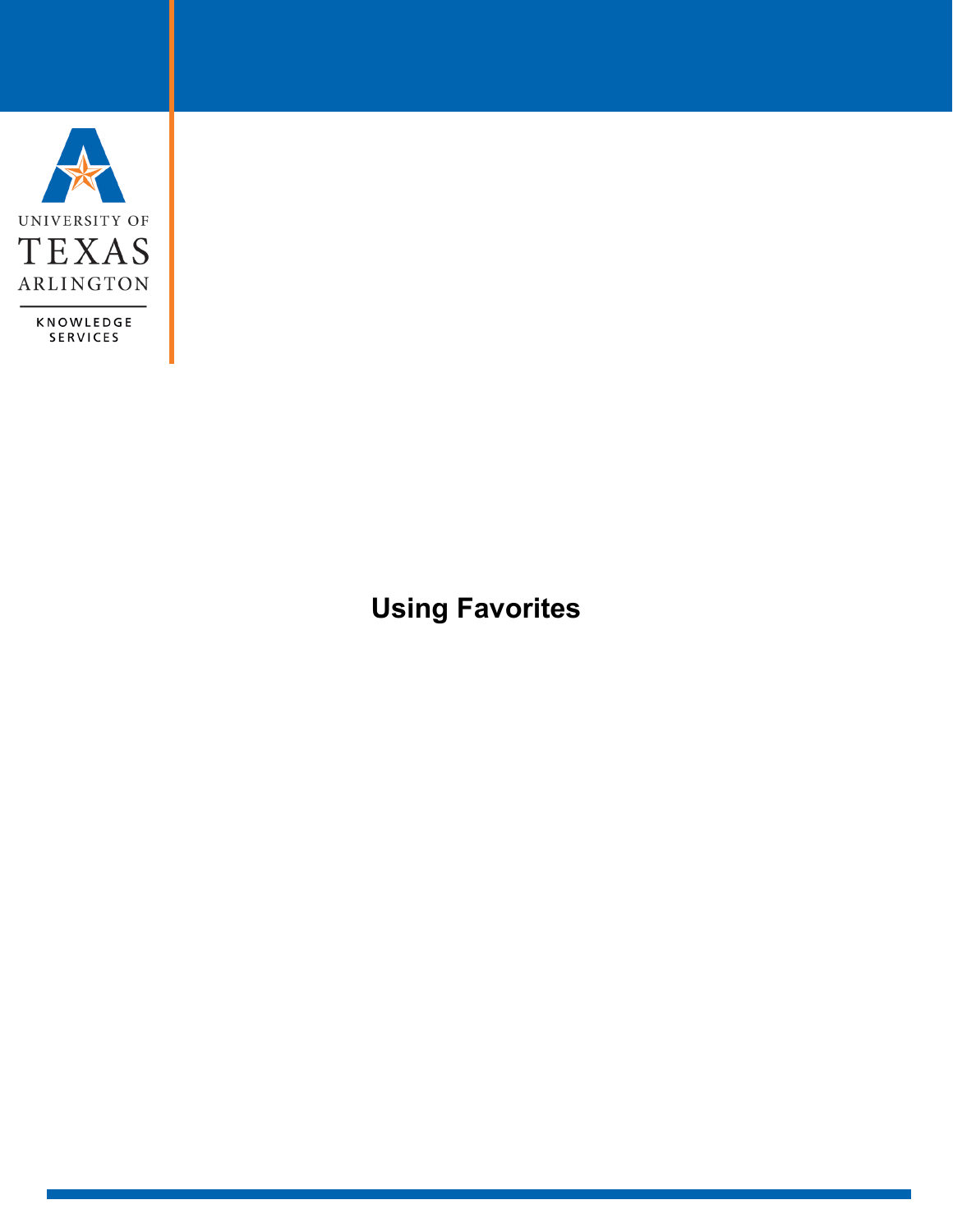# **Table of Contents**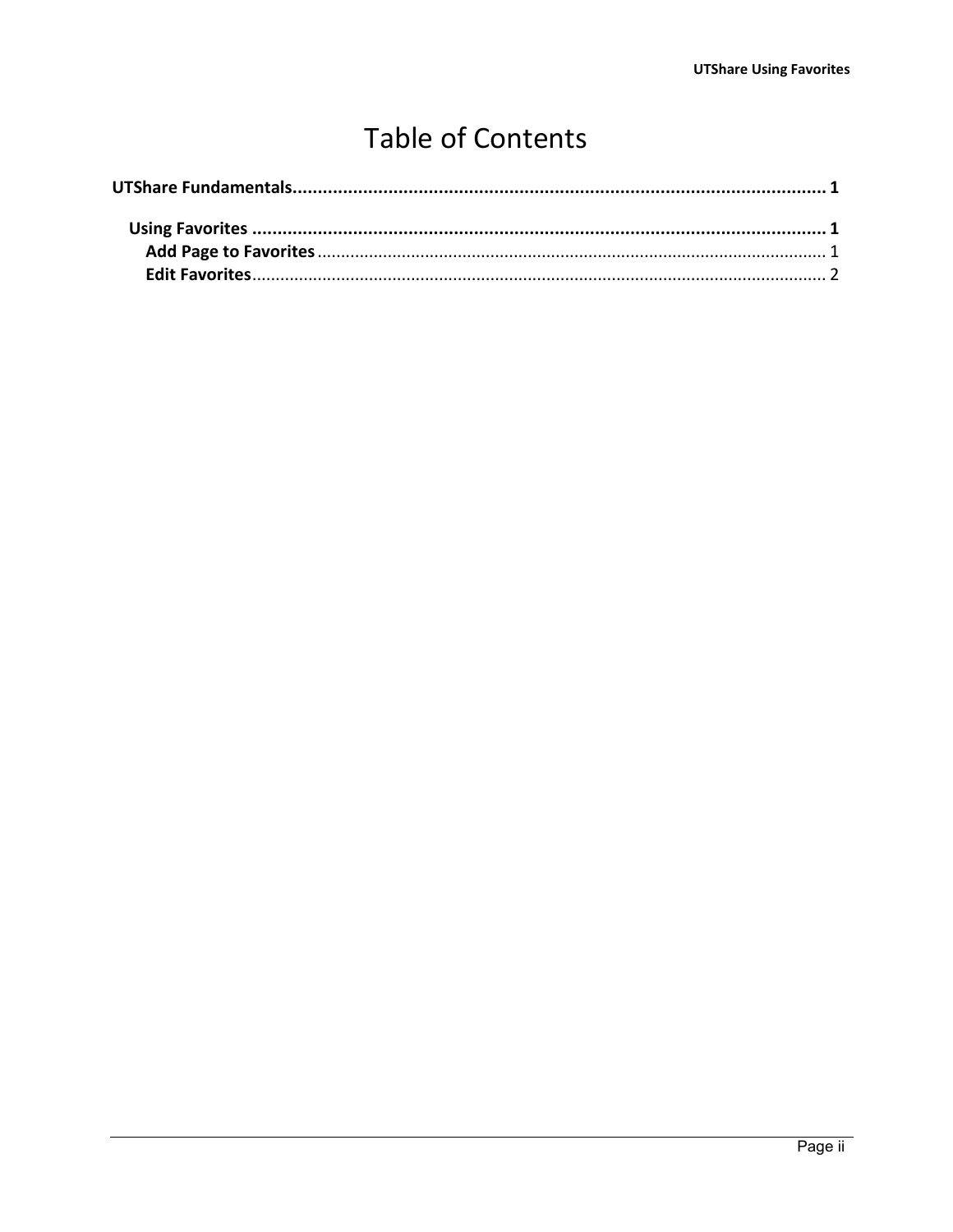## <span id="page-2-0"></span>**UTShare Fundamentals**

UTShare Fundamentals covers basic concepts, terminology, and navigation techniques.

#### <span id="page-2-1"></span>**Using Favorites**

The Favorites feature allows you to setup bookmarks for frequently used UTShare functions to quickly access components and transaction pages.

Upon completion of this lesson, you will be able to:

- Add Favorites
- Rename Favorites
- Reorder Favorites List
- Delete Favorites

### <span id="page-2-2"></span>**Add Page to Favorites**

- 1. Navigate to the page to be made a Favorite.
- 2. Click the Action List icon  $\mathbf{B}$  at the top right of the screen.
- 3. Click the "Add to Favorites" option from the drop-down list.

| < Employee Self Service                  | Job Data                                                                                      | $@ 4 \Box @$     |      |
|------------------------------------------|-----------------------------------------------------------------------------------------------|------------------|------|
| <b>Job Data</b>                          |                                                                                               | Add To Homepage  | Help |
|                                          | Enter any information you have and click Search. Leave fields blank for a list of all values. | Add To NavBar    |      |
| Find an Existing Value                   | Keyword Search                                                                                | Add To Favorites |      |
| Search Criteria                          |                                                                                               | My Preferences   |      |
|                                          | Empl ID   begins with $\sim$                                                                  | Sign Out         |      |
| Empl Record $=$                          | $\checkmark$                                                                                  |                  |      |
|                                          | Name begins with v                                                                            |                  |      |
|                                          | Last Name begins with v                                                                       |                  |      |
| Second Last Name begins with v           |                                                                                               |                  |      |
| Alternate Character Name   begins with v |                                                                                               |                  |      |
|                                          | Middle Name begins with v                                                                     |                  |      |
| □Include History □ Case Sensitive        |                                                                                               |                  |      |
| Search<br>Clear                          | Basic Search <sup>&amp;</sup> Save Search Criteria                                            |                  |      |

- 4. The page name populates as the "Favorites Label". This label can be changed if needed.
- 5. Click "Add".
- 6. A message will populate stating the favorite has been added. Click "OK" to continue.



Now when you go to **Navbar Favorites**, you'll see the item listed in you drop down list.